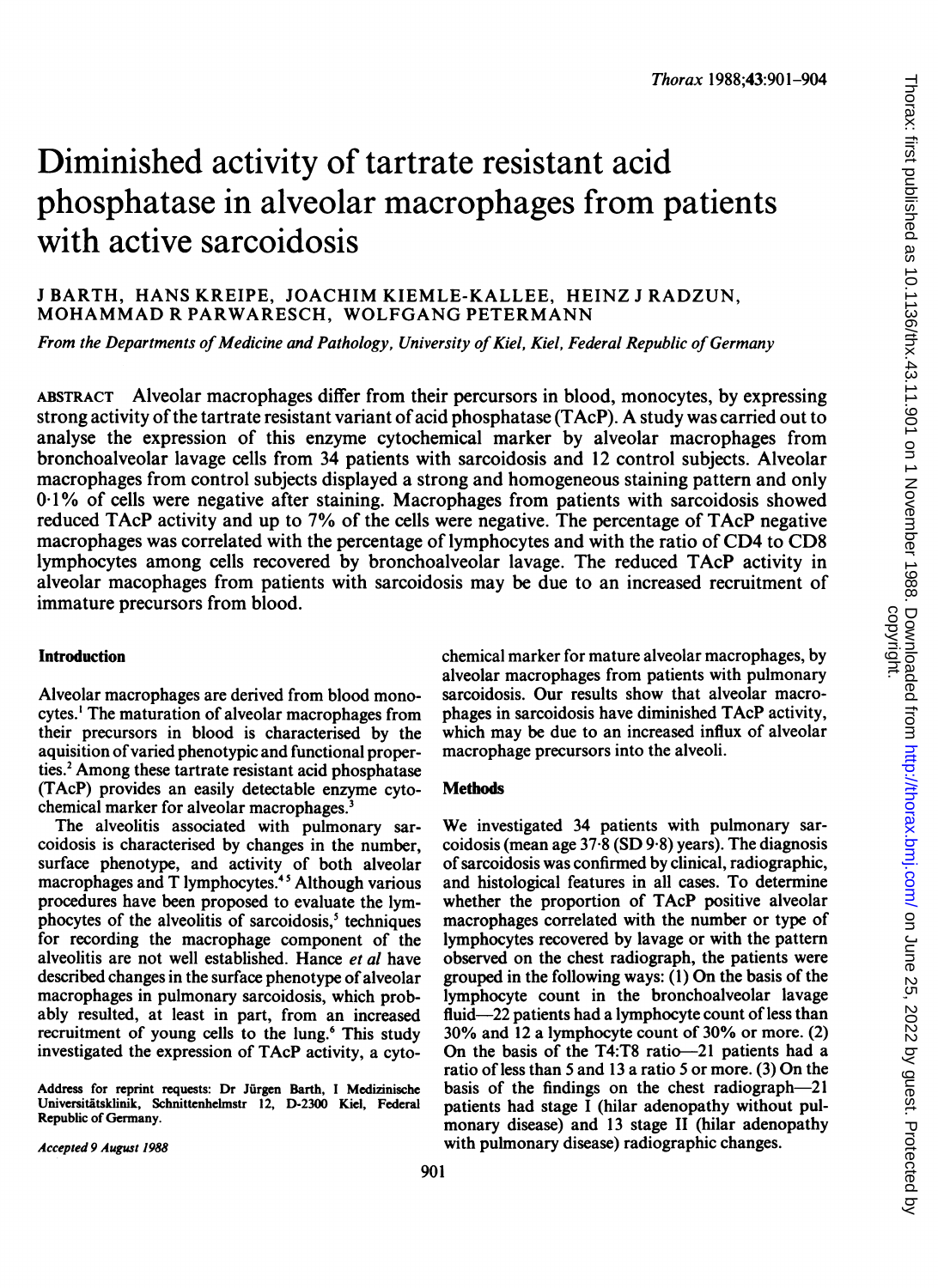Twelve subjects (mean age 51 (SD 14) years) served as the control group. In the eight with a small peripheral bronchial carcinoma the unaffected lung was lavaged. Four patients were investigated to exclude pulmonary manifestations of collagen disease. None of the control subjects had abnormal differential counts of the cells recovered by lavage.

Blood monocytes from eight healthy volunteers (mean age 24 (SD 3) years) and from 12 patients with sarcoidosis (mean age 34 (5) years) were separated by density gradient centrifugation followed by glass adherence. Cells were harvested by gentle scraping with a rubber policeman.' Bronchoalveolar lavage of the right middle lobe or lingula was performed.<sup>7</sup> Pappenheim staining and immunocytochemical staining of cytospin preparations from lavage cells served to determine the lymphocyte count and the percentage of T lymphocyte subpopulations respectively.' Acid phosphatase activity was visualied by using naphtol-AS-BI-phosphate (Sigma, Munich) as substrate and hexazotised pararosaniline as coupler according to the method of Barka and Anderson.<sup>8</sup> TAcP staining was performed by adding 0-05 M tartrate (Merck, Darmstadt) to the incubation medium for visualisation of acid phosphatase.

Enumeration of lymphocytes, macrophages, and lymphocyte subpopulations was performed by counting 200 cells. To determine the number of TAcP negative alveolar macrophages 1000 cells were coun-

ted. To ensure that the TAcP negative cells counted $\frac{3}{62}$ were really alveolar macrophages, only those cells with  $\frac{1}{2}$ a typical macrophage morphology—that is, showing phagocytosed particles—were counted as  $TACP^2$ <br>negative alveolar macrophages.<br>Results<br>Results<br> $\begin{array}{r} \n\text{Results} \\
\text{or} \\
\text{if} \\
\text{if} \\
\text{if} \\
\text{if} \\
\text{if} \\
\text{if} \\
\text{if} \\
\text{if} \\
\text{if} \\
\text{if} \\
\text{if} \\
\text{if} \\
\text{if} \\
\text{if} \\
\text{if} \\
\text{if} \\
\text{if} \\
\text{$ negative alveolar macrophages.

#### **Results**

Blood monocytes from normal donors and patients with sarcoidosis did not show TAcP activity. Bycontrast, alveolar macrophages from the controlgroup showed a diffuse and intense TAcP staining pattern (fig 1a). Very few alveolar macrophages from  $\overline{Y}$ control subjects were totally TAcP negative  $(0.13\%$ fig 2).

Alveolar macrophages from the patients with sar $\infty$ coidosis, however, showed reduced TAcP activity on the basis of staining. The staining pattern was charac $\subseteq$ terised by a spotty and inhomogeneous distribution and the proportion of total TAcP negative alveola $\vec{P}$ macrophages was considerably greater (up to  $7\%$ ) than in the control group.

In the subgroup analysis of patients with sarcoidosi $\mathcal{F}$ there were more TAcP negative alveolar macrophages. in patients with a high percentage of lymphocytes in the lavage fluid, in those with an increased T4:T8 ratio, and in those with stage II radiographic appearances (fig 2). The greatest number of TAcP negative alveola $\bar{\epsilon}$ 



Fig 1 Cytospin preparations of alveolar macrophages stained for tartrate resistant acid phosphatase (TAcP). (A) Strong and uniform TAcP staining for alveolar macrophages from a patient with a small peripheral bronchial carcinoma. TAcP negative alveolar macrophages are not detectable. (B) Diminished TAcP staining in alveolar macrophages from a patient active pulmonary sarcoidosis. Arrows indicate TAcP negative alveolar macrophages and crosses lymphocytes.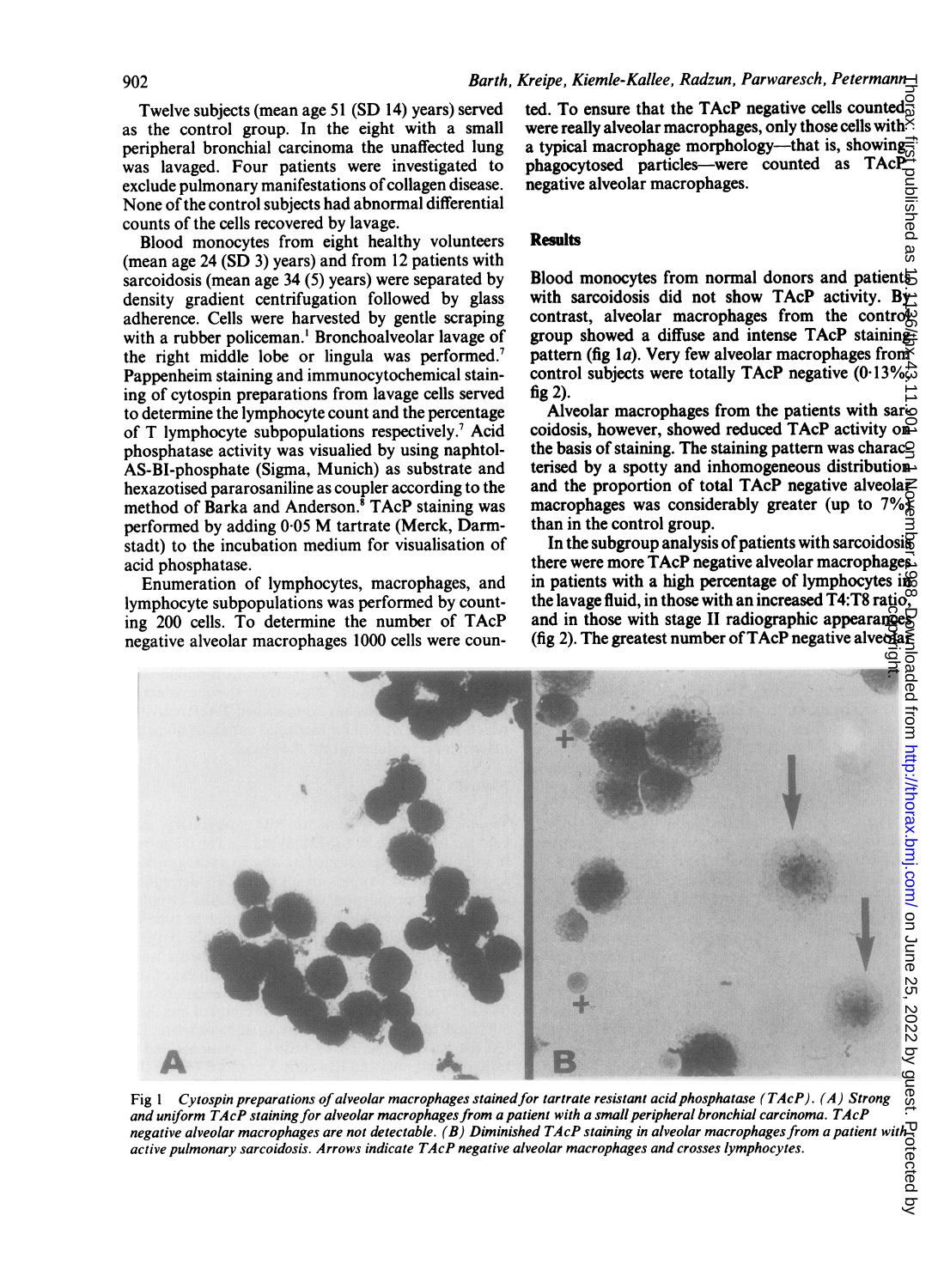



Fig 2 Percentages of tartrate resistant acid phosphatase (TAcP) negative alveolar macrophages (AM) in control subjects and the various groups of patients with sarcoidosis (means with  $SD$ ). Co-controls; Sa-patients with sarcoidosis.

macrophages occurred in patients with a T4:T8 ratio of 5 or more (fig 2).

Regression analysis showed a positive correlation between the number of lavage fluid lymphocytes and the number of TAcP negative alveolar macrophages  $(r = 0.758, p < 0.005)$ . A less striking but still significant correlation was found between the T4:T8 ratio and the number of TAcP negative alveolar macrophages in patients with sarcoidosis  $(r = 0.671)$ ,  $p < 0.005$ ).

# **Discussion**

Several lines of evidence indicate that the alveolitis associated with pulmonary sarcoidosis leads to an increased recruitment of monocytes into the lung. Alveolar macrophages in sarcoidosis differ from normal resident macrophages by having a more "immature" surface phenotype, resembling that of blood monocytes.<sup>6-9</sup> The evidence that alveolar macrophages in sarcoidosis, unlike other macrophage populations, share with blood monocytes the capacity to release a type IV collagenase supports the idea that monocytes actively migrate from the blood to the lung in this disease.<sup>10</sup> Moreover, more alveolar macrophages in sarcoidosis retain the ability to proliferate, thus indicating a lower stage of maturation."

Our finding of reduced TAcP expression in alveolar macrophages from patients with sarcoidosis (fig 1) accords well with the view that the alveolar macrophages in the alveoli in this disease are immature. Blood monocytes from control subjects and from patients with sarcoidosis showed no TAcP activity, whereas alveolar macrophages from control subjects displayed a strong and homogeneous expression of this cytochemical marker. In addition to the reduced TAcP activity observed in almost all alveolar macrophages in the patients with sarcoidosis, there was an increased number of completely TAcP negative alveolar macrophages. When numbers of TAcP negative macrophages were related to indices that presumably mirror disease activity, such as the percentage of lymphocytes among lavage cells and the CD4:CD8 ratio, significantly more negative macrophages were found in patients with more than 30% of lymphocytes and a CD4:CD8 ratio of <sup>5</sup> or more.

Reduction or absence of TAcP activity was observed in some alveolar macrophages with an apparently mature morphology (fig 1). As macrophages are known to secrete lysosomal enzymes actively in response to an inflammatory challenge,<sup>12</sup> active secretion of these enzymes is an additional mechanism that might account for the reduced TAcP activity in patients with sarcoidosis. The TAcP content of bronchoalveolar lavage fluid must be analysed to test this hypothesis. Further studies are also necessary to evaluate the prognostic relevance of TAcP staining in patients with sarcoidosis, as this may represent an easily detectable marker of disease activity.

# References

- <sup>1</sup> Radzun HJ, Parwaresch MR, Kreipe H. Monocytic origin of human alveolar macrophages. J Histochem Cytochem 1983;31:318-24.
- 2 Blusse Van Onu Alblas A, Van Furth R. Origin, kinetics and characteristics of pulmonary macrophages in the normal steady state. *J Exp Med* 1979;149:1504-18.
- <sup>3</sup> Radzun HJ, Kreipe H, Parwaresch MR. Tartrate-resistant acid phosphatase as a differentiation marker for the human mononuclear phagocyte system. Hematol Oncol 1983;1:321-7.
- 4 Thomas PD, Hunninghake GW. Current concepts on the pathogenesis of sarcoidosis. Am Rev Respir Dis 1987;135:747-60.
- <sup>5</sup> Hunninghake GW, Crystal RG. Pulmonary sarcoidosis: a disorder mediated by excess helper T-lymphocyte activity at site of disease activity. N Engl J Med 1981;305:429-34.
- 6 Hance AJ, Douches S, Winchester AJ, Ferrans VJ, Crystal RG. Characterization of mononuclear phagocyte subpopulations in the human lung by using monoclonal antibodies: changes in alveolar macrophage phenotype associated with pulmonary sarcoidosis. J Immunol 1985;134:284-92.
- 7 Barth J, Entzian P, Petermann W. Increased release of free oxygen radicals by phagocytosing and nonphagocytosing cells from patients with active pulmonary sarcoidosis as revealed by luminol-dependent chemiluminescence. Klin Wochenschr 1988:66:292-7.